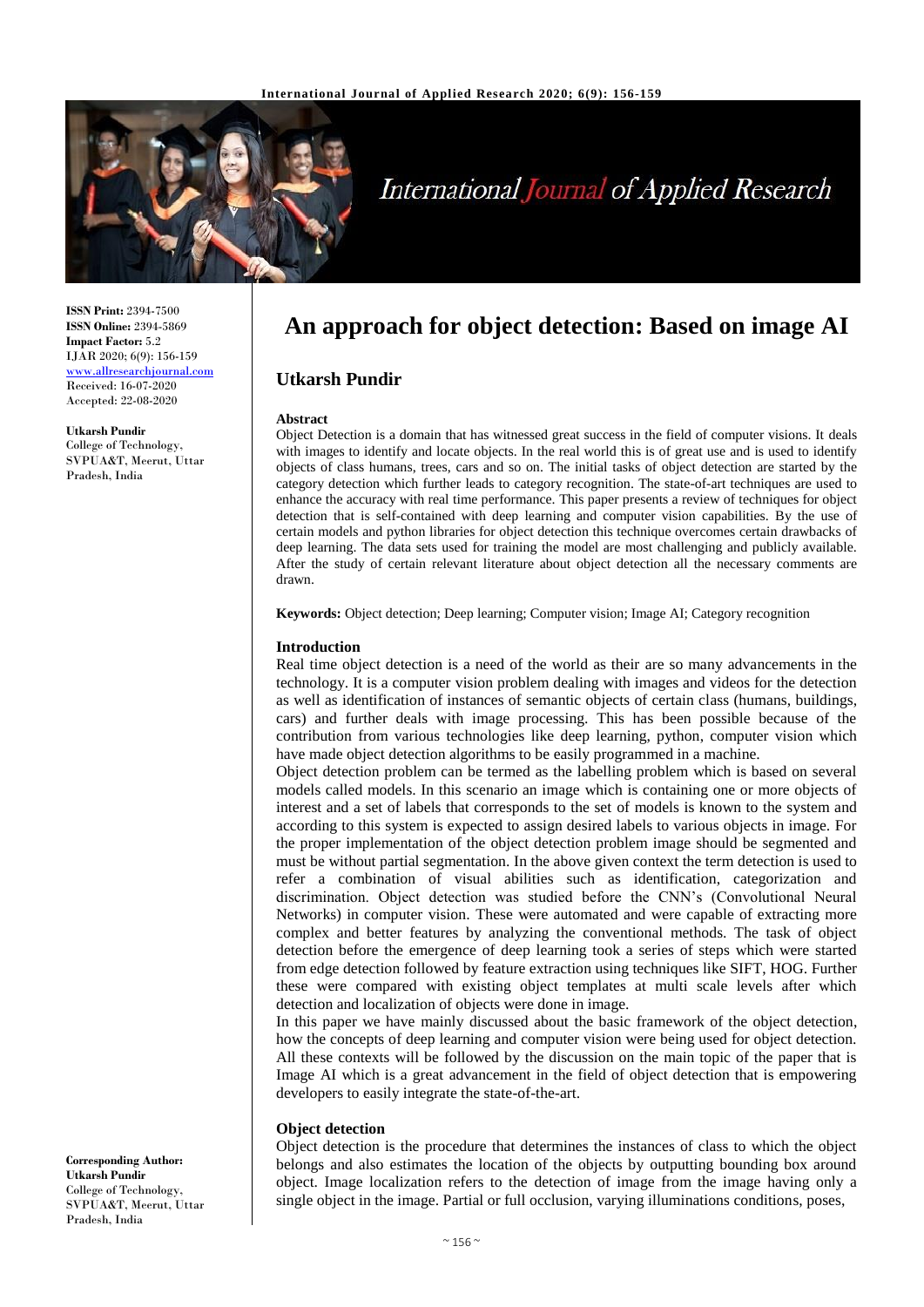scales are some of the important points that need to be handled while performing object detection.

While detecting the objects in an image firstly category detection is done that distinguishes objects from the background. Then comes into picture is category recognition that classifies object into one of predefined categories and thus helps in identifying specific objects in digital images or videos. Object detection is not a single step process but it has some basic procedures that helps in the detection of the image. Preprocessing improves the intensity of the images by suppressing the unwanted features or enhancing them for further processing. This can be simply done by subtracting the mean of intensities and dividing them by standard deviation. It is followed by feature extraction that is helpful in simplifying images by properly functioning edge detection. This further helps to reduced the part of feature extraction. Object classification or object categorization are designed to achieve their goal to evaluate the presence of objects from a given set of object classes and then assigning them accordingly without the need of location. Semantic image segmentation is the topic of interest that basically aims at assigning each pixel in an image to a semantic class label. On the other hand object instance segmentation aims to distinguish different instances of the same object class completely opposite to the semantic segmentation which does not.

While this approach of object detection is a good way of detecting objects from various instances but at the end it's not that much ideal and comes with some of the challenges. When there is change in size of the image or the image is cropped out from the background then this might lead to the change in accuracy of the detection of objects. In certain conditions when there is change in the brightness or contrast then it also makes it difficult. Some problem arises when there are similar type of objects in the image and in these cases the system fails irrespective of the other object instances being present in the system. These also depend on the factors like weather conditions of image, illuminations, occlusion, all these factors are termed as imaging conditions and these significantly affect the detection of the objects. Some of the challenges that can be also added are poor resolution and filtering distortions. Not only this but the execution of these types of codes the implementation was too much hard because of the length of the codes but this would be resolved by the discussion on some of the technology that are mentioned in the paper below.

# **Deep Learning: Existing Models Convolutional Neural Network**

Convolutional neural network also called CNN's are somewhat different than other networks because it is a connective branch of machine learning that does the work of image recognition, object detection. This network is focused on processing image data and also extensions of other signals like 2-D grid pixels. It does the work of image processing frequently with the help of various layers. Deep learning CNN models have been used for training and testing in which each input image passes through a series of filtering convolutional layers.

CNN's were used for performing the pooling for the deduction of the dimensionality size. Moreover these CNN models were automated that is they did some of the initial methods without human intervention. These models showed further showed success in fields like image segmentation,

similarity searching in images. Although having a number of applications these models found it difficult to detect small objects because of limited discriminativeness of the global visual features. Also the prediction of these models included only labels and segmentation boxes were not included in these predictions. That's why the convolutional neural networks were later on replaced by the new advancements in the technology.

### **Faster R-CNN**

Faster R-CNN replaced the slowest part of the Fast R-CNN that is selective search or edge boxes with a very small convolutional network called RPN (Regional Proposal Network). It is a single layer model designed to run and output regions and do the classifications directly. It ranks boxes called anchors and provides the one with maximum frequency of objects. It provides user with the category wise distribution of anchor as background or foreground and later on refines anchors. Faster R-CNN are helpful in solving complex computer vision problems. But it required lots of computational power and was time consuming to provision. For such a complex network the management of the training datasets as well as the output datasets is also too much complex.

### **Single Shot Detector (SSD)**

Single shot detector was the first one stage detector that is it processed the whole at one time rather than doing the same thing in two steps and at the same time worked in real time environment. This was the first of its kind whose accuracy was closest to the two stage detectors at that time. This achieves a good balance between speed and accuracy. Single shot detector works by running a convolutional network on input image only once and then calculating a feature map through which it calculates bounding box and classification probability. By using the anchor boxes it learns the offset rather than learning the whole box. As it predicts the bounding boxes after multiple layers therefore it is able to detect objects at various scales. Single shot detectors does not work well with small objects all the earlier layers are having smaller receptive fields that's why SSD does not work well with smaller objects as compared to larger objects. As there is need of complex data augmentation in single shot detectors that further leads to the demand of a large number of data sets to train. Single shot detectors showed some of the great advancements from the existing technology but also lacked from other technologies in various aspects which were later on fulfilled by the upcoming technologies.

### **Image AI**

Image AI was developed by Moes Olafenwa and John Olafenwa from the deepquest–AI team. It is a python library self-contained with deep learning and computer vision capabilities which is at present used by developers and researchers for the development of applications and systems. It supports number of machine learning algorithms for image prediction, custom image prediction, image prediction trainings. This library is the combination of all the state-of-art deep learning algorithms like RetinaNet, YOLOV3 and Tiny YOLOV3. Image AI uses several offline working API's that is providing object detection, video detection and object tracking API's without the need of accessing internet for these API's. One of the great use of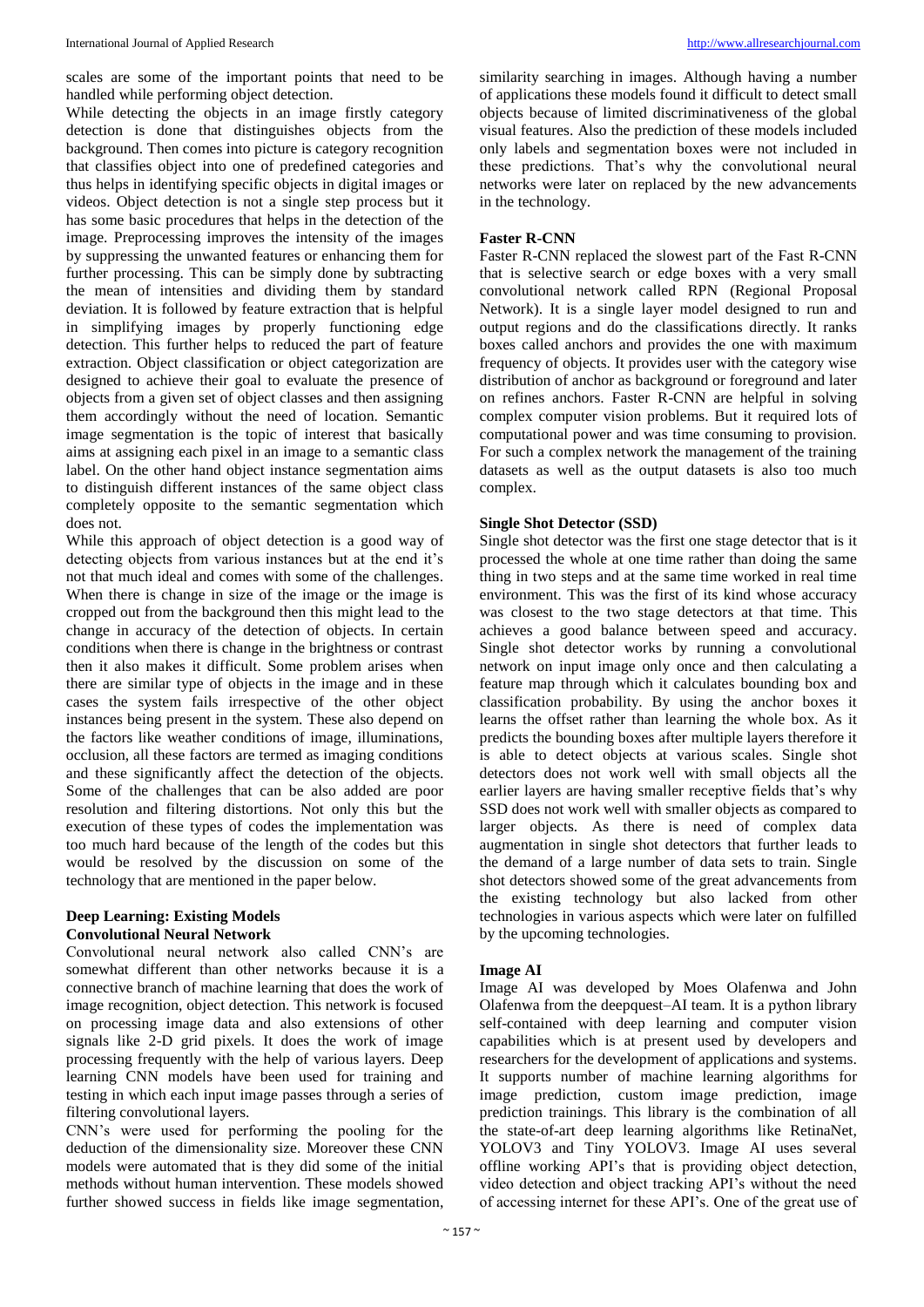using this library over other technologies is that the model is pre-trained and is easily customizable. This library also contains several pre-defined functions that are purposely defined for specific tasks like for prediction of objects from images there are some other classes and for the detection of objects there are other classes. Similarly for images there are separate classes defined and for videos and other tasks there are other classes defined. Image AI is also providing support for more wider and specialized aspects of Computer Vision in special environments and fields which is not only limited to image recognition. Image AI takes input of images in the form of files only. The newer versions are also having some of the below mentioned points:

- Progress bar for detection training.
- Custom detection model metrics retrieval.
- **Prediction and detection in multi-threaded code.**
- Bug fixing.
- Automatic Multi-GPU utilization for detection training.

In his paper we will be further discussing about some of the pre-defined classes of the Image AI library that have showed themselves of great use in with the help of their pretrained training models as well as the algorithms that have been designed so far which work with the help of installed dependencies.

# **Image Prediction: Image AI**

Image AI provides with pre-defined four algorithms and models for the prediction of images which are trained on ImageNet-1000 dataset. The algorithms are summarized in the following points:

**SqueezeNet** algorithm has fastest prediction time and moderate accuracy.

**ResNet 50** algorithm is a bit slower than SqueezeNet but more accurate.

**Inception v3** has slower prediction time but higher accuracy than above algorithms.

**DenseNet 121** has slowest prediction but is the most accurate algorithm of all.

Image AI does the task of prediction with the help of predefined function like**.'** Predictimage () /. Predict Multiple Image (). It further provides with the facility of reducing time of prediction by 20%-60% with slight changes and accurate results.

#### **Object Detection: Image AI**

Image AI provides convenient and powerful algorithms for performing object detection and further extracting the objects from the image and individually. The pre-defined and trained models for objects detection have been listed:

**Retina Net** is high performing and accurate but have longer detection time.

**YOLOv3** is moderate performing and accurate with moderate detection time.

**TinyYOLOv3** for optimized speed and moderate performance with fast detection time.

Image AI for the purpose of object detection supports only three types of inputs which are from file path to image file, numpy array of image and image file stream. On the other hand the output is given in two formats that is image file and numpy array. It also provides with the ease of hiding or showing the detected objects name from the image pr the percentage probability from being shown in the image. Image AI also provides the ways for managing the detection speeds of the object detection tasks which bring out slight changes in the result but also improves the accuracy of the object detection and provides with more accurate details.

#### **Proposed Model**

This model used several software libraries, packages and programs to implement machine learning. Python as the programming language, and TensorFlow was used for the deep learning computations, which in turn has a list of dependencies. TensorFlow offering a version of CPU usage and another of GPU, this model uses the GPU version. These versions requires extra programs from the GPU designer NVIDIA, such as CUDA Toolkit, cuDNN and their GPU drivers. So far NVIDIA is the leading GPU designer for deep learning (also crypto mining and other similar high complex tasks) since they also write programs that are compatible with their cards that enable much of this capacity. The card used for this model is a GeForce GTX 990 TI. Taking the example of self-driving cars. Considering that we have trained an object detection model which takes a few seconds (say 2 seconds per image) to detect objects in an image and we finally deployed this model in a self-driving car.

Do you think this model will be good? Will the car be able to detect objects in front of it and take action accordingly? Certainly not! The inference time here is too much. The car will take a lot of time to make decisions which might lead to serious situations like accidents as well. Hence, in such scenarios, we need a model that will give us real-time results. The model should be able to detect objects and make inferences within microseconds.

To explain the methods used to complete this it will be divided in to smaller sections. First and foremost, the previously mentioned programs and packages had to be installed, then a model had to be procured and trained. To do this training a dataset in the form of pictures was gathered and subsequently translated to the correct format. When the model was completed its inference graph could be applied to new data to detect and identify said data. Training a model from scratch can take a very long time, especially when the hardware used is far from optimal. The training for this model was done on a GTX 980 TI, so to save on time a checkpoint from a pre-trained model was used.

This model can then be further trained on your own dataset. This will result in a good model with your dataset without taking as much time as training everything yourself. The model chosen for this project is optimised for speed and not accuracy, this was done because of an accurate model will be larger with more data points which means that when new data is used for identifying objects each loop will take longer. For the real-time portion of the code to work speed is very important, since it will have to iterate several times a second.

#### **Conclusion**